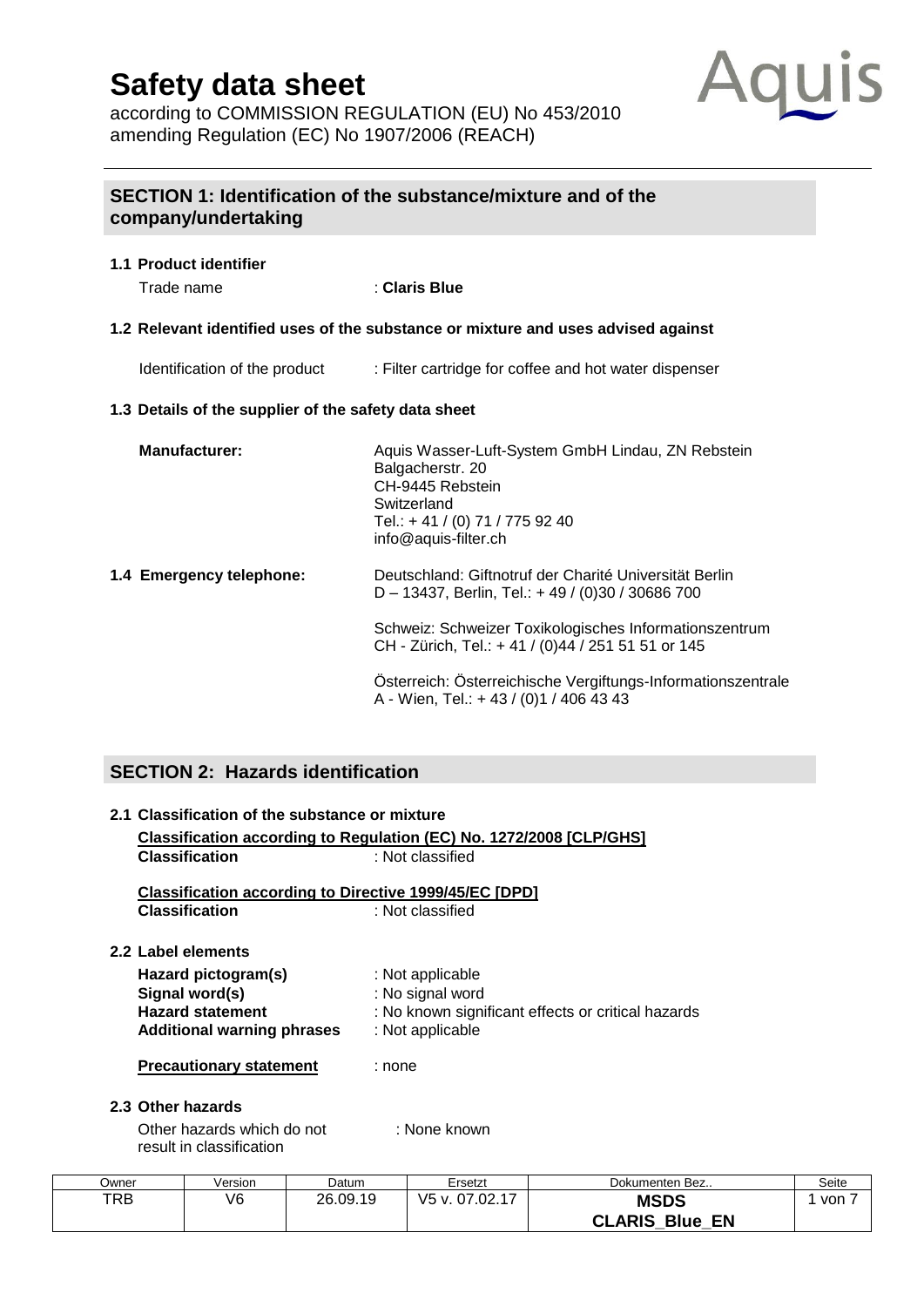according to COMMISSION REGULATION (EU) No 453/2010 amending Regulation (EC) No 1907/2006 (REACH)



## **SECTION 3: Composition/Information on ingredients**

| <b>Product definition</b>        | : article under REACH Art. 3 (3)                                                                                     |
|----------------------------------|----------------------------------------------------------------------------------------------------------------------|
| chemical characteristics         | : light acid granulate, activated carbon, plastic housing                                                            |
| ingredients accord. EU-reference | : modified acrylic-copolymer with carboxylate groups in Na/H-<br>form, activated carbon, silver, water, polypropylen |
| dangerous ingredients            | : none                                                                                                               |

This product do not contain substances presenting a health or environmental hazard according to the definiton of the Directive 67/548/EWG nor substances with [collaborative](http://dict.leo.org/se?lp=ende&p=/Mn4k.&search=collaborative) accepted exposure values in concentrations bigger or the same as the specified concentrations described in the Directive 99/45/EG.

## **SECTION 4: First aid measures**

#### **4.1 Description of first aid measures**

| generell information                     | : none                                                 |
|------------------------------------------|--------------------------------------------------------|
| skin contact                             | : It is recommended to wash hands and skin with water. |
| eye contact                              | : Rinse eyes with plenty of water.                     |
| Ingestion                                | : Rinse mouth and drink plenty of water afterwards.    |
| speciall information for the doctor      | : none                                                 |
| special means<br>for first aid necessary | : none                                                 |
| supplementary information                | : none                                                 |

## **4.2 Most important symptoms and effects, both acute and delayed**

See section 11 for detailed information

## **4.3 Indication of any immediate medical attention and special treatment needed**  See section 11 for detailed information

## **SECTION 5: Fire-fighting measures**

#### **5.1 Extinguishing media**

suitable extinguishing media : All common extinguishing media (product itself doesn't burn). Adjust extinguishing measures to surrounding fire.

extinguishing media which must not : none be used for safety reasons:

| Jwner | Version | Datum    | Ersetzt        | Dokumenten Bez                     | Seite |
|-------|---------|----------|----------------|------------------------------------|-------|
| TRB   | V6      | 26.09.19 | V5 v. 07.02.17 | <b>MSDS</b>                        | von   |
|       |         |          |                | <b>CLARIS</b><br>EN<br><b>Blue</b> |       |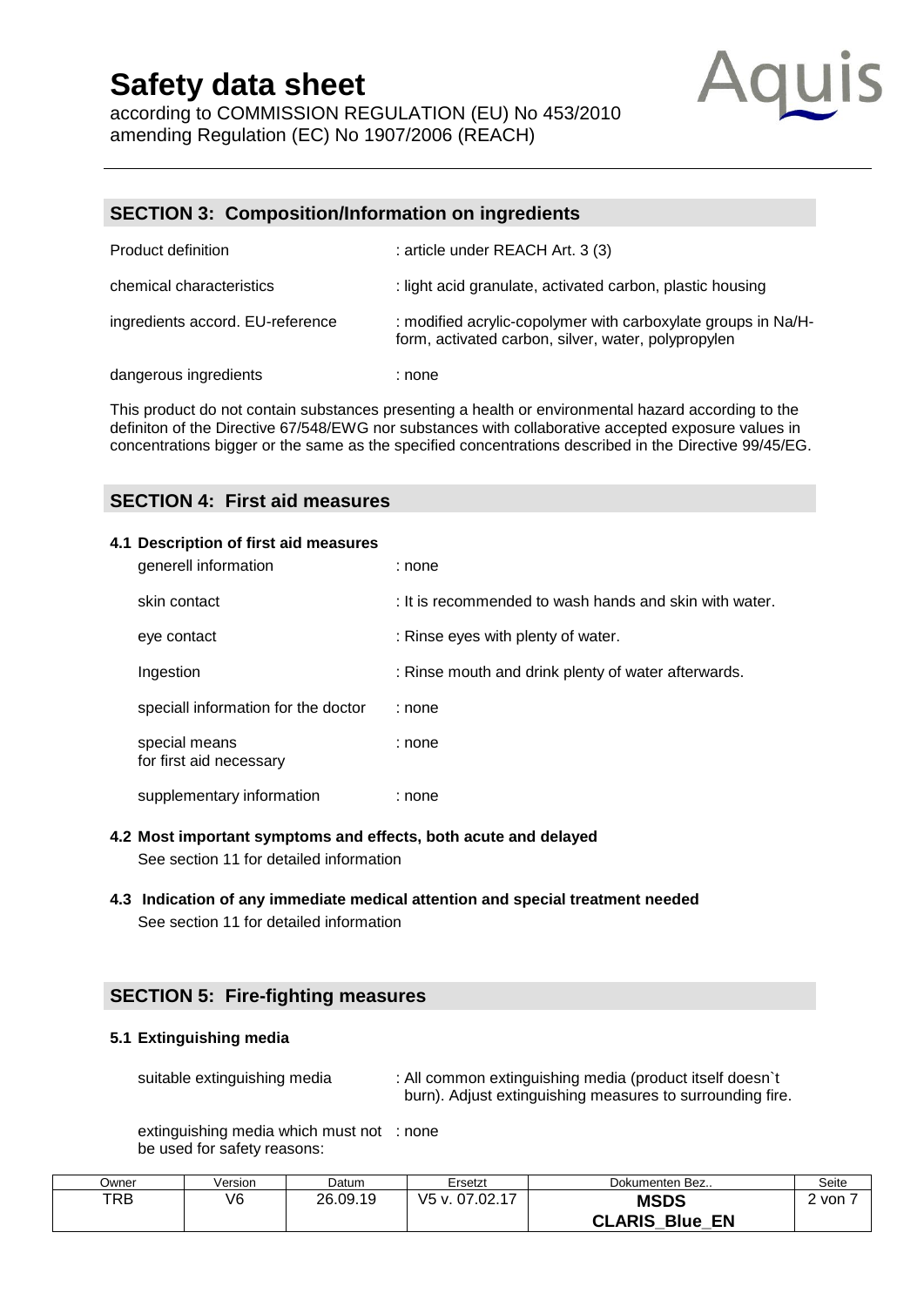according to COMMISSION REGULATION (EU) No 453/2010 amending Regulation (EC) No 1907/2006 (REACH)



| 5.2 Special hazards arising from the substance or mixture                                             |                                                                               |
|-------------------------------------------------------------------------------------------------------|-------------------------------------------------------------------------------|
| special exposure hazards arising<br>from the substance, its combustion<br>residues or resulting gases | : none                                                                        |
| 5.3 Advice for firefighters                                                                           |                                                                               |
| special protective equipment for : Protect body, face and hands.<br>fire-fighters                     |                                                                               |
| <b>SECTION 6: Accidental release measures</b>                                                         |                                                                               |
|                                                                                                       |                                                                               |
|                                                                                                       | 6.1 Personal precautions, protective equipment and emergency procedures       |
| personal precautions                                                                                  | : slip hazard (dispose material)                                              |
| <b>6.2 Environmental precautions</b>                                                                  |                                                                               |
| environmental precautions                                                                             | : none                                                                        |
| 6.3 Methods and material for containment and cleaning up                                              |                                                                               |
| Absorb or sweep up material and dispose of according                                                  |                                                                               |
| 6.4 Reference to other sections                                                                       | : see section 1 for contact information in emergency                          |
|                                                                                                       | See section 8 for information on appropriate personal<br>protective equipment |

# **SECTION 7: Handling and storage:**

#### **7.1 Precautions for safe handling**

| Handling | : When utilisation is appropriate there are |
|----------|---------------------------------------------|
|          | no special measures needed.                 |

#### **7.2 Conditions for safe storage, including any incompatibilities**

| Storage                 | : Hold sac closed until usage.                                                            |
|-------------------------|-------------------------------------------------------------------------------------------|
|                         | Safe against humidity, water, direct insolation and high<br>temperatures (40°C and more). |
| 7.3 Specific end use(s) |                                                                                           |

See section 13 for additional waste treatment

#### Recommendations : Not available Industrial sector specific solutions

Ersetzt Dokumenten Bez.. Seite<br>
TRB 1990 V6 26.09.19 V5 v. 07.02.17 VSDS 3 von TRB V6 26.09.19 V5 v. 07.02.17 **MSDS CLARIS\_Blue\_EN** 3 von 7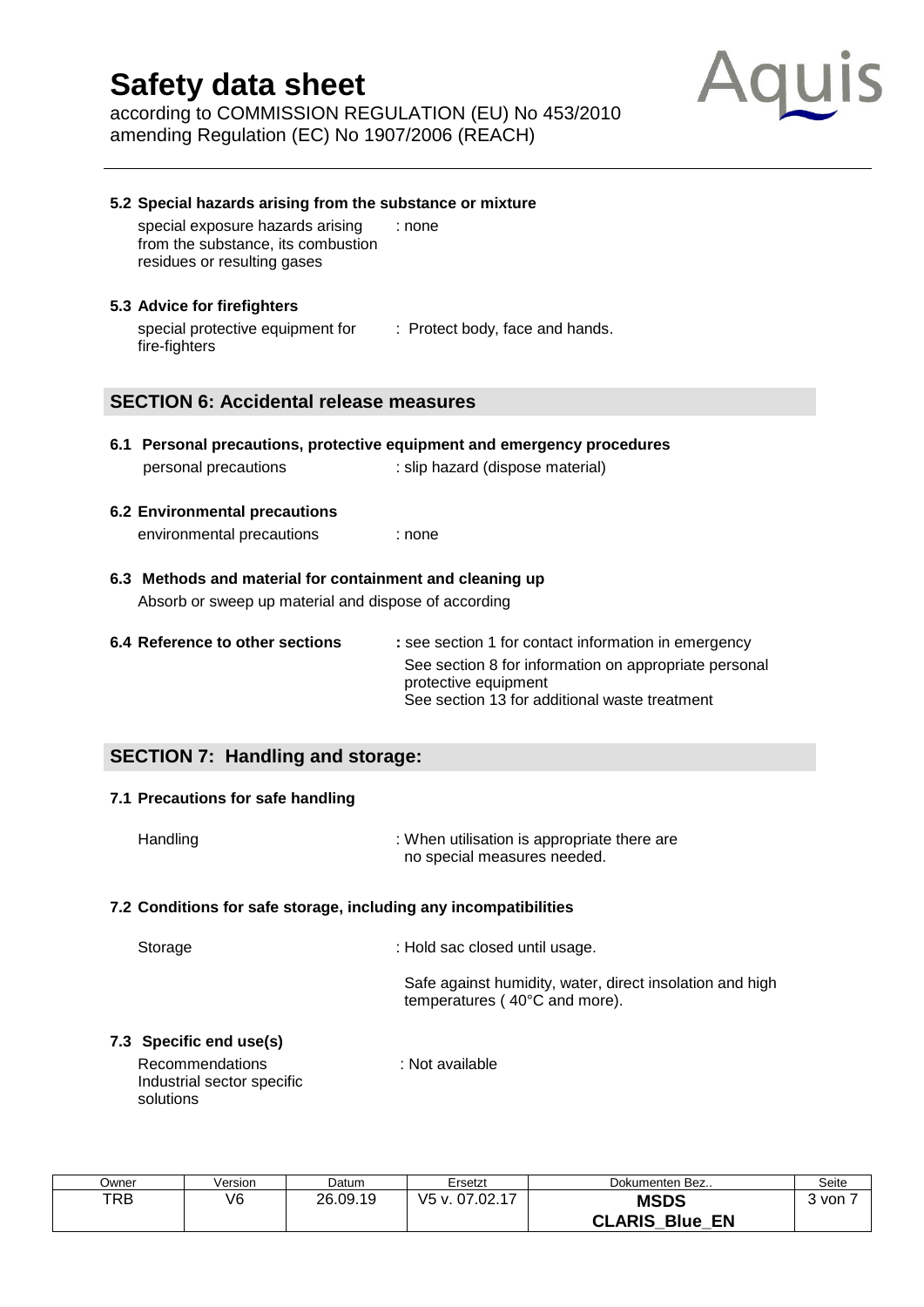according to COMMISSION REGULATION (EU) No 453/2010 amending Regulation (EC) No 1907/2006 (REACH)



## **SECTION 8: Exposure control/personal protection**

| 8.1 Control parameters<br>Exposure limit values                             | : None                        |
|-----------------------------------------------------------------------------|-------------------------------|
| 8.2 Exposure controls                                                       |                               |
| additional information for the<br>composition of technical<br>installations | : No special measures needed. |
| constituent substance with<br>occupational limits to contoll                | : none                        |
| personal protection                                                         | : none                        |

# **SECTION 9: Physical and chemical properties**

#### **9.1 Information on basic physical and chemical properties**

| Form                 | : granulate (mix)         |
|----------------------|---------------------------|
| Color                | : beige/black             |
| Odour                | ٠.                        |
| flashpoint           | : not applicable          |
| ignition temperature | : not applicable          |
| explosion limit      | : not applicable          |
| density              | : -                       |
| apparent weight      | t -                       |
| viscosity            | t -                       |
| solubility in water  | : insoluble               |
| pH (20°C), 12°dH     | : 2,2 $g/l$ : approx. 6,0 |

### **9.2 Other information**

No additional information

## **SECTION 10: Stability and reactivity**

|  |  | 10.1 Reactivity |  |
|--|--|-----------------|--|
|--|--|-----------------|--|

- **10.1 Reactivity** : No specific test data to reactivity available for this
- **10.2 Chemical stability** : The product is stable
- product
- **10.3 Possibility of**
- - **hazardous reactions** : Under normal conditions of storage and use , hazardous reactions will not occur

| Jwner | Version | Datum    | Ersetzt           | Dokumenten Bez                             | Seite |
|-------|---------|----------|-------------------|--------------------------------------------|-------|
| TRB   | V6      | 26.09.19 | V5<br>v. 07.02.17 | <b>MSDS</b><br><b>CLARIS</b><br>Blue<br>EN | von   |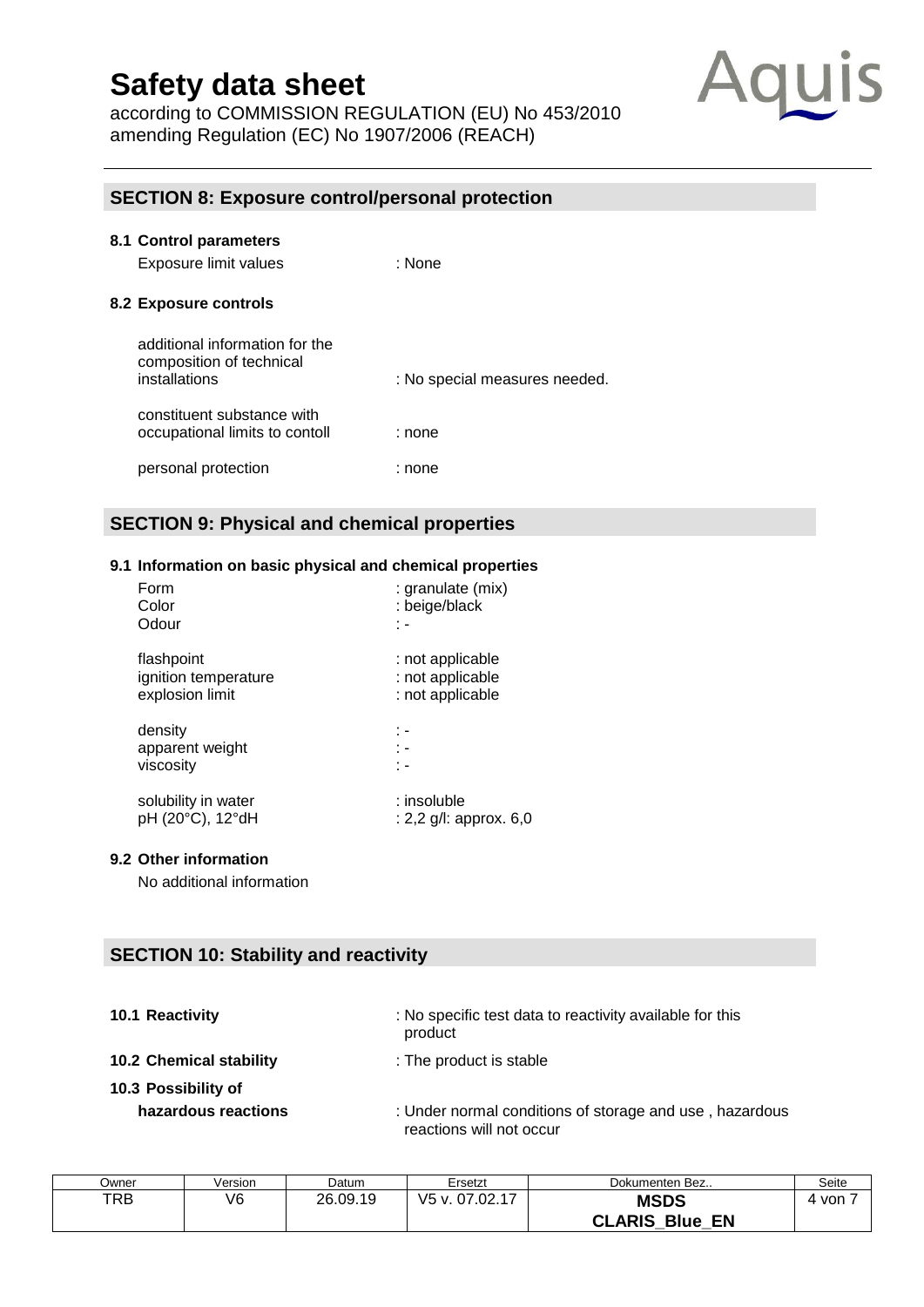according to COMMISSION REGULATION (EU) No 453/2010 amending Regulation (EC) No 1907/2006 (REACH)



| 10.4 conditions to avoid                                   | : No degradation when appliance is conventional. |
|------------------------------------------------------------|--------------------------------------------------|
| 10.5 materials to avoid                                    | : Not to mix with strong oxidizing acids.        |
| 10.6 hazardous decomposition<br>products                   | : None, when appliance is conventional.          |
| <b>SECTION 11: Toxicological information</b>               |                                                  |
| 11.1 Information on toxicological effects<br>Not ovojlohlo |                                                  |

Not available

## **SECTION 12: Ecological information**

| 12.1 Toxicity             |                 |
|---------------------------|-----------------|
| <b>Conclusion/Summary</b> | : Not available |

#### **12.2 Persistance and degradability**

| <b>Conclusion/Summary</b> | : Not available |
|---------------------------|-----------------|
|---------------------------|-----------------|

#### **12.3 Bioaccumulative potential**: Not available

# **12.4 Mobility in soil Soil/water partition**

# **Coefficient (K**<sub>OC</sub>) : Not available

## **12.5 Results of PBT and vPvB assessment**

| <b>PBT</b> | : Not applicable |
|------------|------------------|
| vPvB       | : Not applicable |

#### **12.6 Other adverse effects** : None

The function of public [sewage](http://dict.leo.org/se?lp=ende&p=/Mn4k.&search=sewage) [treatment](http://dict.leo.org/se?lp=ende&p=/Mn4k.&search=treatment) [plants](http://dict.leo.org/se?lp=ende&p=/Mn4k.&search=plants) will not get affected, not even by a bigger quantity. The product is biologicaly inert and not [degradable.](http://dict.leo.org/se?lp=ende&p=/Mn4k.&search=bio-degradable) The product is not water-endangered.

## **SECTION 13: Disposal considerations**

#### **13.1 Waste treatment methods**

[Adequate](http://dict.leo.org/se?lp=ende&p=/Mn4k.&search=adequate) [and](http://dict.leo.org/se?lp=ende&p=/Mn4k.&search=and) [orderly](http://dict.leo.org/se?lp=ende&p=/Mn4k.&search=orderly) obliteration at the responsible department.

Waste key numbers:

19 00 00 wastes from waste management facilities, off-site waste water treatment plants and the preparation of water intended for human consumption and water for industrial use 19 09 00 wastes from the preparation of water intended for human consumption or water for industrial use

| Owner | Version | Datum    | Ersetzt        | Dokumenten Bez                          | Seite |
|-------|---------|----------|----------------|-----------------------------------------|-------|
| TRB   | V6      | 26.09.19 | V5 v. 07.02.17 | <b>MSDS</b><br><b>CLARIS Blue</b><br>EN | von   |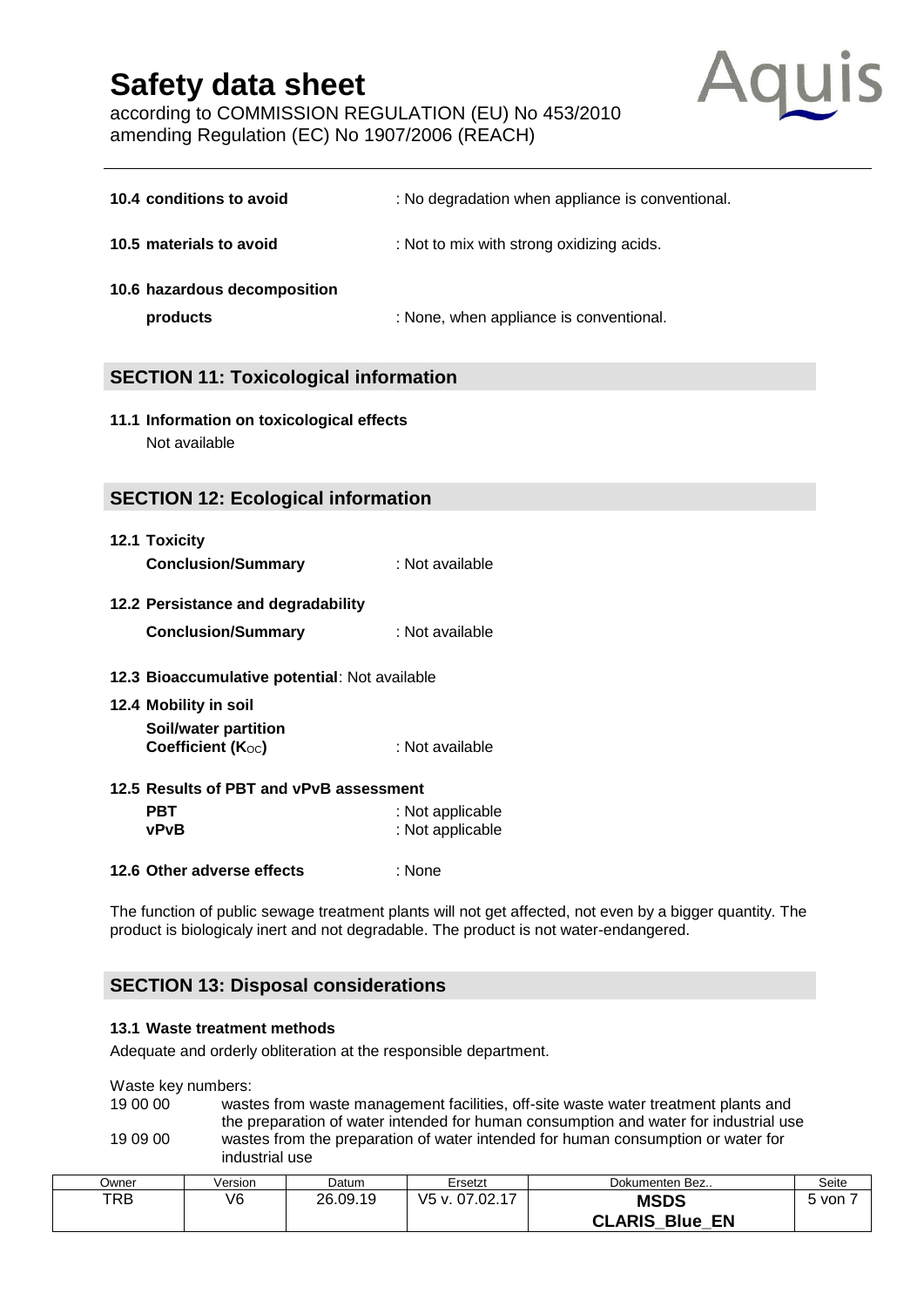according to COMMISSION REGULATION (EU) No 453/2010 amending Regulation (EC) No 1907/2006 (REACH)



19 09 04 spent activated carbon

19 09 05 saturated or spent ion exchange resins<br>19 09 99 wastes not otherwise specified

wastes not otherwise specified

Recycling through producer.

Disposal of smaller quantities through domestic waste (waste key number 20 01 39 plastics)

## **SECTION 14: Transport information**

#### **14.1 UN number**

| ADR/RID |  |
|---------|--|
| ADN     |  |
| IMDG    |  |
| IATA    |  |

#### **14.2 UN proper shipping name**

| ADR/RID |  |  |    |
|---------|--|--|----|
| ADN     |  |  |    |
| IMDG    |  |  | ٠. |
| IATA    |  |  |    |
|         |  |  |    |

#### **14.3 Transport hazard class(es)/marks**

## **14.4 Packing group**

| ADR/RID     |  |
|-------------|--|
| ADN         |  |
| <b>IMDG</b> |  |
| IATA        |  |
|             |  |

#### **14.5 Environmental hazards**

| ADR/RID     | : No |
|-------------|------|
| <b>ADN</b>  | : No |
| <b>IMDG</b> | : No |
| <b>IATA</b> | : No |
|             |      |

#### **14.6 Special precautions for user/Additional information**

| ADR/RID | : Not regulated |
|---------|-----------------|
| ADN     | : Not regulated |
| IMDG    | : Not regulated |
| IATA    | : Not regulated |

#### **14.7 Transport in bulk according to Annex II of MARPOL 73/78 and the IBC Code** Not available

| Jwner | Version        | Datum    | Ersetzt         | Dokumenten Bez                                    | Seite |
|-------|----------------|----------|-----------------|---------------------------------------------------|-------|
| TRB   | V <sub>6</sub> | 26.09.19 | V5<br>.07.02.17 | <b>MSDS</b><br><b>CLARIS</b><br>EN<br><b>Blue</b> | von   |